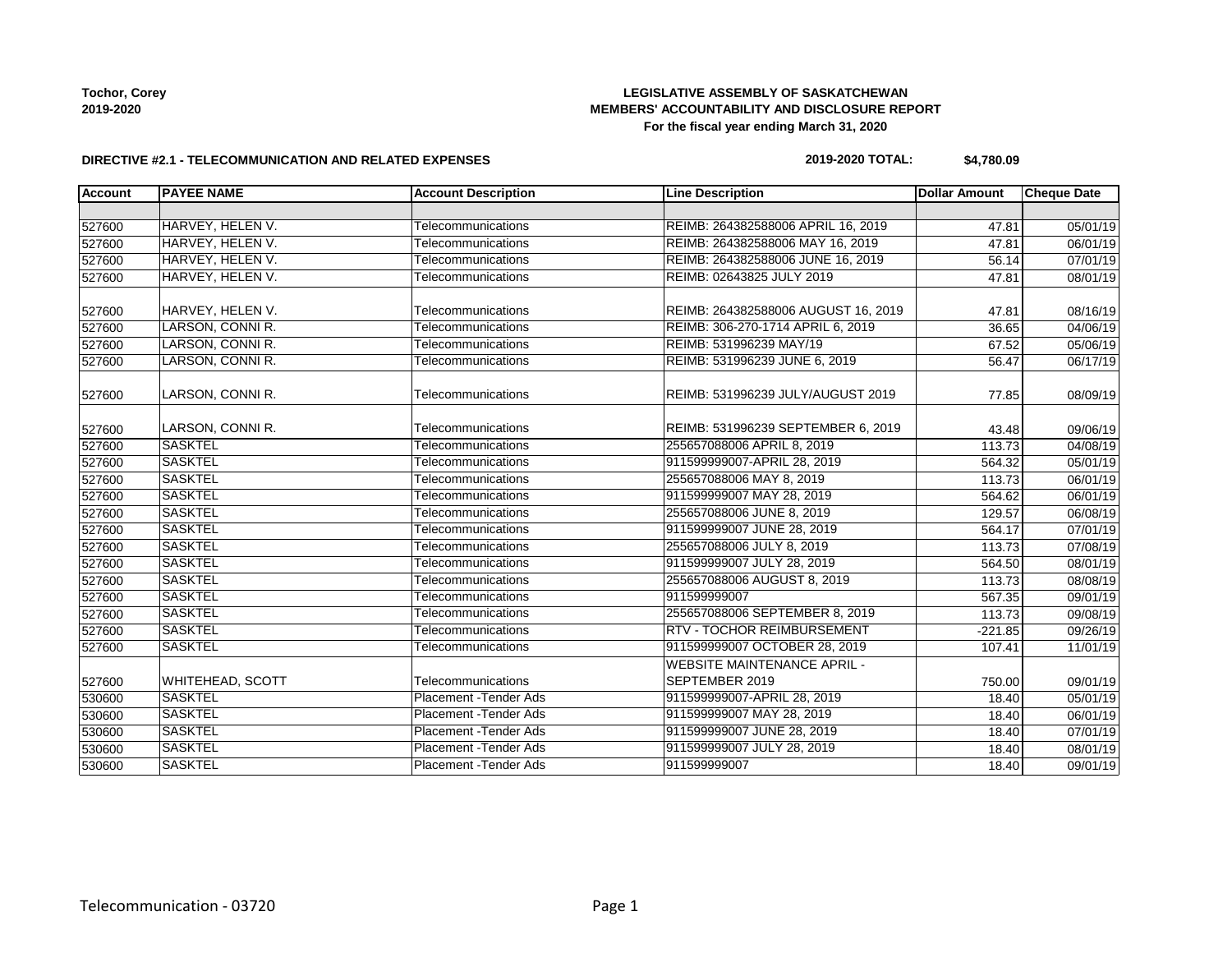**Tochor, Corey 2019-2020**

## **LEGISLATIVE ASSEMBLY OF SASKATCHEWAN MEMBERS' ACCOUNTABILITY AND DISCLOSURE REPORT For the fiscal year ending March 31, 2020**

#### **DIRECTIVE #3.1 - MLA TRAVEL AND LIVING EXPENSES**

#### **2019-2020 TOTAL: \$12,505.60**

| <b>Account</b> | <b>PAYEE NAME</b> | <b>Account Description</b> | Line Description                                              | <b>Dollar Amount</b> | <b>Cheque Date</b> |
|----------------|-------------------|----------------------------|---------------------------------------------------------------|----------------------|--------------------|
|                |                   |                            |                                                               |                      |                    |
| 541900         | TOCHOR, COREY J   | Elected Rep - Travel       | MLA TRAVEL MARCH 31 - APRIL 16, 2019                          | 2,099.10             | 05/08/19           |
| 541900         | TOCHOR, COREY J   | Elected Rep - Travel       | MLA TRAVEL APRIL 17 - 30, 2019                                | 652.10               | 05/08/19           |
| 541900         | TOCHOR, COREY J   | Elected Rep - Travel       | MLA TRAVEL MAYH 31, 2019                                      | 357.85               | 05/30/19           |
| 541900         | TOCHOR, COREY J   | Elected Rep - Travel       | MLA TRAVEL MAY 3, 2019                                        | 758.27               | 06/01/19           |
| 541900         | TOCHOR, COREY J   | Elected Rep - Travel       | MLA TRAVEL MAY 1 - 16, 2019                                   | 1,436.05             | 06/01/19           |
| 541900         | TOCHOR, COREY J   | Elected Rep - Travel       | MLA TRAVEL JUNE 11 - 12, 2019                                 | 327.70               | 06/25/19           |
| 541900         | TOCHOR, COREY J   | Elected Rep - Travel       | REGINA ACCOMMODATIONS APRIL 1 -<br><b>JUNE, 2019</b>          | 4,077.80             | 08/23/19           |
| 541900         | TOCHOR, COREY J   | Elected Rep - Travel       | REGINA ACCOMMODATIONS JANUARY -<br><b>JULY 2019</b><br>236.82 |                      | 08/23/19           |
| 541900         | TOCHOR, COREY J   | Elected Rep - Travel       | JULY/AUGUST 2019 MLA REGINA<br>ACCOMMODATIONS                 | 88.66                | 09/09/19           |
| 541900         | TOCHOR, COREY J   | Elected Rep - Travel       | AUG 2019 MLA REGINA<br><b>ACCOMMODATIONS</b>                  | 127.30               | 09/09/19           |
| 541900         | TOCHOR, COREY J   | Elected Rep - Travel       | JULY 2019 MLA REGINA<br><b>ACCOMMODATIONS</b>                 | 1,889.86             | 09/09/19           |
| 541900         | TOCHOR, COREY J   | Elected Rep - Travel       | MLA TRAVEL JULY 21 - AUGUST 9, 2019                           | 454.09               | 09/17/19           |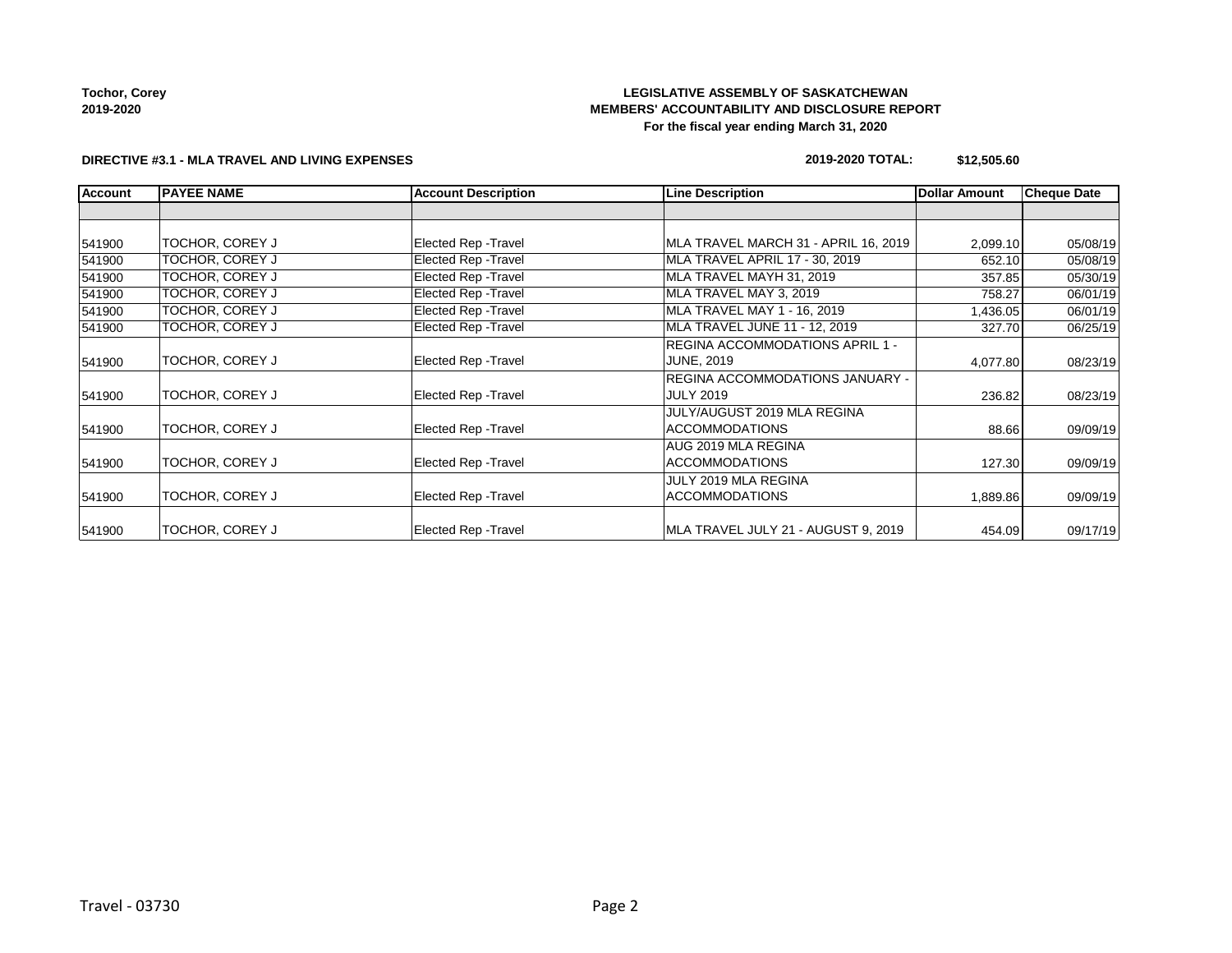## **LEGISLATIVE ASSEMBLY OF SASKATCHEWAN MEMBERS' ACCOUNTABILITY AND DISCLOSURE REPORT For the fiscal year ending March 31, 2020**

# **DIRECTIVE #4.1 - CONSTITUENCY SERVICE EXPENSES**

| 2019-2020 TOTAL: | \$20,603.24 |
|------------------|-------------|
|------------------|-------------|

| Account | <b>PAYEE NAME</b>                                | <b>Account Description</b>                                                       | <b>Line Description</b>                                  | <b>Dollar Amount</b> | <b>Cheque Date</b>    |
|---------|--------------------------------------------------|----------------------------------------------------------------------------------|----------------------------------------------------------|----------------------|-----------------------|
|         |                                                  |                                                                                  |                                                          |                      |                       |
|         |                                                  |                                                                                  |                                                          |                      |                       |
| 522000  | K.C. CHARITIES INC.                              | Rent of Ground, Buildings and Other Space   APRIL 2019 MLA OFFICE RENT           |                                                          | 1,804.17             | 04/01/19              |
|         | K.C. CHARITIES INC.                              | Rent of Ground, Buildings and Other Space   MAY 2019 MLA OFFICE RENT             |                                                          |                      |                       |
| 522000  |                                                  |                                                                                  |                                                          | 1,804.17             | 04/12/19              |
| 522000  | K.C. CHARITIES INC.                              | Rent of Ground, Buildings and Other Space JUNE 2019 MLA OFFICE RENT              |                                                          | 1,804.17             | 05/15/19              |
| 522000  | K.C. CHARITIES INC.                              | Rent of Ground, Buildings and Other Space JULY 2019 MLA OFFICE RENT              |                                                          | 1,804.17             | 06/12/19              |
| 522000  | K.C. CHARITIES INC.                              | Rent of Ground, Buildings and Other Space   AUGUST 2019 MLA OFFICE RENT          |                                                          | 1,804.17             | 07/18/19              |
| 522000  | K.C. CHARITIES INC.                              | Rent of Ground, Buildings and Other Space                                        | SEPTEMBER 2019 MLA OFFICE RENT                           | 1,804.17             | 08/02/19              |
|         |                                                  |                                                                                  |                                                          |                      |                       |
| 522000  | K.C. CHARITIES INC.<br><b>SASKATOON, CITY OF</b> | Rent of Ground, Buildings and Other Space<br>Utilities - Electricity and Nat Gas | OCTOBER 2019 MLA OFFICE RENT<br>102345456 APRIL 21, 2019 | 1,804.17             | 09/16/19              |
| 522700  | SASKATOON, CITY OF                               | Utilities - Electricity and Nat Gas                                              | 102345456 MAY 21, 2019                                   | 87.25                | 05/01/19              |
| 522700  | <b>SASKATOON, CITY OF</b>                        | Utilities - Electricity and Nat Gas                                              | 102345456 JUNE 20, 2019                                  | 81.85                | 05/21/19              |
| 522700  |                                                  |                                                                                  |                                                          | 77.84                | 07/01/19              |
| 522700  | SASKATOON, CITY OF                               | Utilities - Electricity and Nat Gas                                              | 102345456 JUNE 17 - JULY 17, 2019                        | 70.80                | 07/20/19              |
| 522700  | SASKATOON, CITY OF                               | Utilities - Electricity and Nat Gas                                              | 102345456 JULY 17 - AUGUST 17, 2019                      | 76.40                | 09/01/19              |
| 522700  | <b>SASKATOON, CITY OF</b>                        | Utilities - Electricity and Nat Gas                                              | 102345456 SEPTEMBER 22, 2019                             | 11.55                | 09/22/19              |
| 522700  | SASKATOON, CITY OF                               | Utilities - Electricity and Nat Gas                                              | 102345456 SEPTEMBER 22, 2019                             | 93.63                | 09/22/19              |
| 522700  | SASKATOON, CITY OF                               | Utilities - Electricity and Nat Gas                                              | 102345456 SEPTEMBER 22, 2019                             | $-11.55$             | $\overline{09/22}/19$ |
| 525000  | <b>CANADA POST CORPORATION</b>                   | Postal, Courier, Freight and Related                                             | POSTAGE                                                  | 1.002.42             | 06/14/19              |
| 525000  | <b>CANADA POST CORPORATION</b>                   | Postal, Courier, Freight and Related                                             | <b>POSTAGE</b>                                           | $-635.49$            | 09/09/19              |
| 525000  | <b>CANADA POST CORPORATION</b>                   | Postal, Courier, Freight and Related                                             | <b>POSTAGE</b>                                           | 635.49               | 09/09/19              |
|         | PRAIRIE ADVERTISING DISTRIBUTORS                 |                                                                                  |                                                          |                      |                       |
| 525000  | LTD.                                             | Postal, Courier, Freight and Related                                             | <b>MAIL PREP</b>                                         | 150.92               | 07/01/19              |
| 525000  | <b>SASKATCHEWAN PARTY CAUCUS</b>                 | Postal, Courier, Freight and Related                                             | <b>RETURN POSTAGE CHARGES</b>                            | 35.34                | 09/01/19              |
| 529000  | <b>COSMOPOLITAN INDUSTRIES LTD.</b>              | <b>General Contractual Services</b>                                              | SHREDDING - NO GST                                       | 105.99               | 02/01/20              |
| 529200  | <b>TOCHOR, COREY J</b>                           | <b>Professional Development</b>                                                  | <b>REIMB: CONFERENCE REGISTRATION</b>                    | 755.69               | 08/12/19              |
| 530300  | MARU GROUP CANADA INC.                           | Primary Research/Focus group                                                     | Ad Hoc Research                                          | 632.98               | 05/01/19              |
| 530300  | MARU GROUP CANADA INC.                           | Primary Research/Focus group                                                     | Ad Hoc Research                                          | 632.98               | 08/01/19              |
| 530500  | CHILD FIND SASKATCHEWAN                          | Media Placement                                                                  | <b>ADVERTISING</b>                                       | 55.55                | 06/01/19              |
| 530500  | SASKATOON DESIGNETC                              | <b>Media Placement</b>                                                           | <b>ADVERTISING</b>                                       | 88.34                | 07/01/19              |
| 530500  | <b>SASKTEL CENTRE</b>                            | <b>Media Placement</b>                                                           | <b>ADVERTISING</b>                                       | 2,085.00             | 08/13/19              |
| 530800  | <b>WESTERN LITHO PRINTERS LTD.</b>               | <b>Publications</b>                                                              | <b>NEWSLETTERS</b>                                       | 994.74               | 07/01/19              |
| 530900  | <b>TOCHOR, COREY J</b>                           | <b>Promotional Items</b>                                                         | <b>REIMB: FLORAL ARRANGEMENT</b>                         | 90.24                | 05/01/19              |

**Tochor, Corey 2019-2020**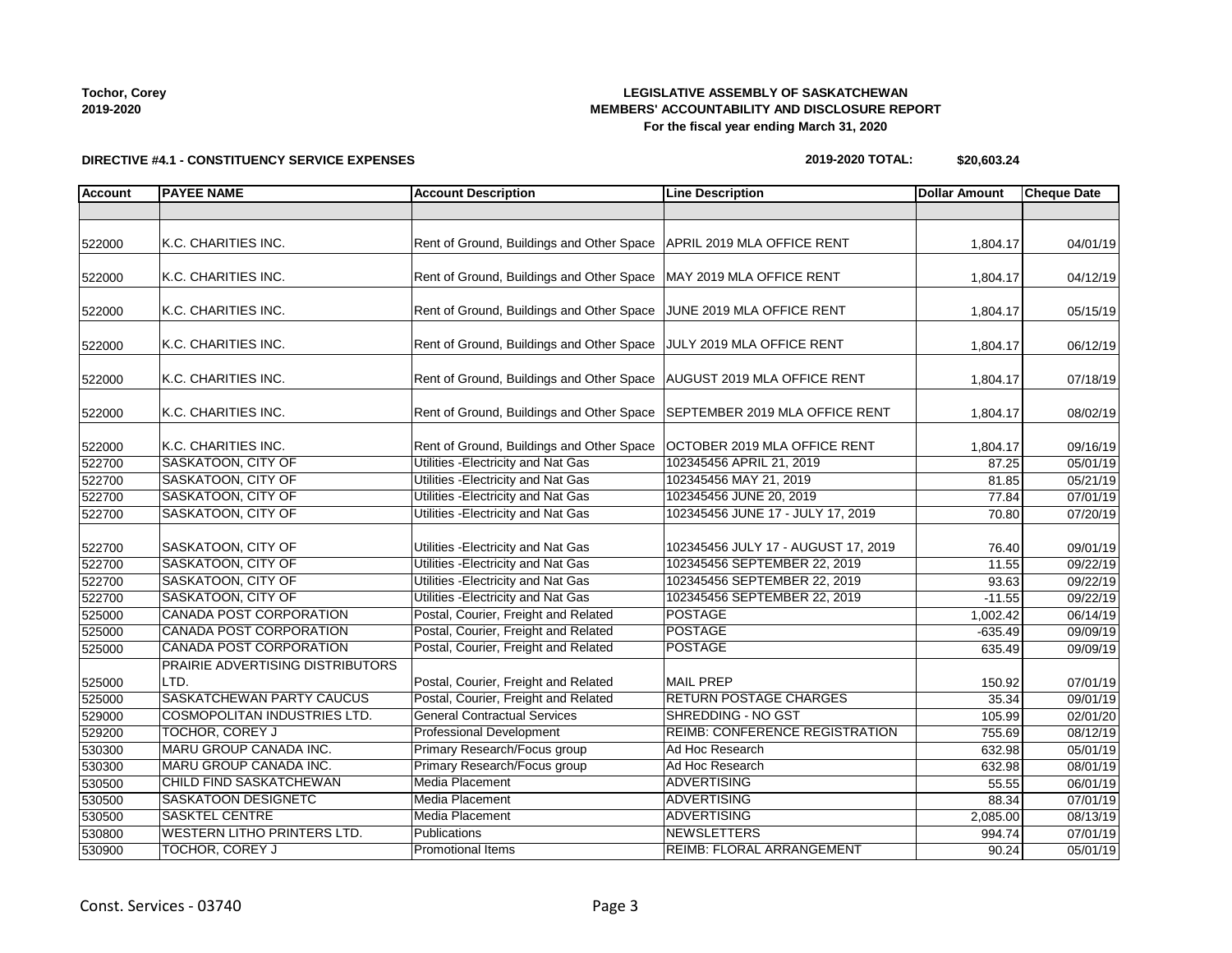| Account | <b>IPAYEE NAME</b>            | <b>Account Description</b>         | Line Description                | Dollar Amount | <b>Cheque Date</b> |
|---------|-------------------------------|------------------------------------|---------------------------------|---------------|--------------------|
| 542000  | HARVEY, HELEN V.              | Travel                             | IC.A. TRAVEL JUNE 24/25, 2019   | 481.84        | 07/01/19           |
|         |                               |                                    | SUBSCRIPTION 4253354 C. TOCHOR. |               |                    |
| 550200  | <b>STARPHOENIX</b>            | Books, Mags and Ref Materials      | <b>IMLA</b>                     | 120.00        | 04/01/19           |
| 555000  | HARVEY, HELEN V.              | <b>Other Material and Supplies</b> | <b>OFFICE SUPPLIES</b>          | 33.84         | 07/12/19           |
| 555000  | LARSON, CONNI R.              | <b>Other Material and Supplies</b> | <b>OFFICE SUPPLIES</b>          | 107.92        | 05/03/19           |
| 555000  | <b>STAPLES BUSINESS DEPOT</b> | Other Material and Supplies        | <b>OFFICE SUPPLIES</b>          | 61.42         | 05/15/19           |
| 555000  | <b>STAPLES BUSINESS DEPOT</b> | <b>Other Material and Supplies</b> | <b>OFFICE SUPPLIES</b>          | 10.59         | 09/01/19           |
| 555000  | <b>STAPLES BUSINESS DEPOT</b> | Other Material and Supplies        | <b>OFFICE SUPPLIES</b>          | 40.48         | 09/01/19           |